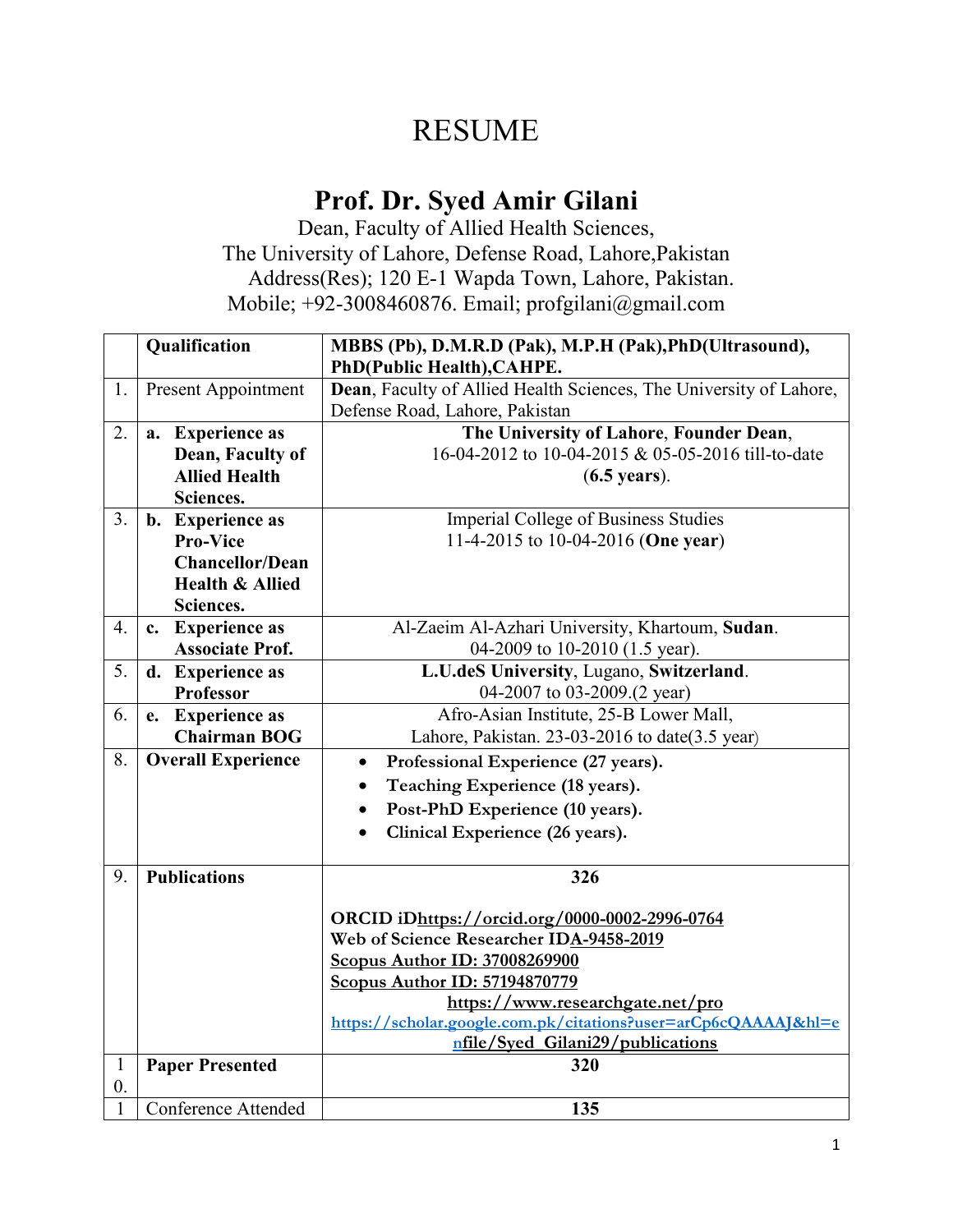| 1.                 | (International $&$        |                                                                                  |
|--------------------|---------------------------|----------------------------------------------------------------------------------|
|                    | National)                 |                                                                                  |
| $\mathbf{1}$       | <b>M. Phil Supervised</b> | 26                                                                               |
| 2.                 |                           |                                                                                  |
| $\mathbf{1}$       | D.M.R.D                   | 6                                                                                |
| 3.                 |                           |                                                                                  |
| $\mathbf{1}$<br>4. | <b>MPH</b>                | 4                                                                                |
| $\mathbf{1}$       | Ph.D. Supervised          | 30                                                                               |
| 5.                 |                           |                                                                                  |
| $\mathbf{1}$<br>6. | <b>Research Grants</b>    | Nil                                                                              |
| $\mathbf{1}$       | <b>Books Written</b>      | 10                                                                               |
| 7.                 |                           |                                                                                  |
| $\mathbf{1}$       | International             | Director; Asian Branch, The Burwin Institute of<br>$\bullet$                     |
| 8.                 | Linkages                  | Ultrasound, Canada.                                                              |
|                    |                           | Visiting Professor, Radiology Dept., L.U.deS University,<br>Lugano, Switzerland. |
|                    |                           | Senior Member, American Institute of Ultrasound in<br>$\bullet$                  |
|                    |                           | Medicine (AIUM) USA.                                                             |
|                    |                           | Regional Director, (Central Asia) of Ian Donald<br>٠                             |
|                    |                           | Interuniversity School of Obgyn Ultrasound-Croatia.                              |
|                    |                           | Member, International Advisory Committee of QS-                                  |
|                    |                           | International University Ranking. Singapore.                                     |
|                    |                           | <b>Adjunct Faculty, King Edward Medical University,</b><br>٠                     |
|                    |                           | Lahore, Pakistan.                                                                |
|                    |                           | Founder President, Vascular Ultrasound society of                                |
|                    |                           | Pakistan Lifetime Member, Radiology Society of<br>Pakistan.                      |
|                    |                           | Lifetime Member, Ultrasound Society of Pakistan.<br>٠                            |
|                    |                           |                                                                                  |
| $\mathbf{1}$       | Honors & Awards           | <b>HEC Approved Supervisor.</b>                                                  |
| 9.                 |                           | Member International Advisory Committee, QS Apple,                               |
|                    |                           | World University Ranking Organization.                                           |
|                    |                           | Letter of external arbitrator of Faculty of AMS, Najran                          |
|                    |                           | University, Kingdom of Saudi Arabia.2013.                                        |
|                    |                           | Fellow of Burwin Institute - Canada 1999-2017.                                   |
|                    |                           | 2 <sup>nd</sup> Position University Research & Productivity Award,               |
|                    |                           | University of Lahore, 2017.                                                      |
|                    |                           | 1st Position University Research & Productivity Award,<br>$\bullet$              |
|                    |                           | University of Lahore, 2018.                                                      |
| $\overline{2}$     | <b>Impact Factor</b>      | 126.78                                                                           |
| $\overline{0}$ .   |                           |                                                                                  |
| $\overline{2}$     | <b>Citation</b>           | 291<br>1)                                                                        |
| 1.                 |                           |                                                                                  |